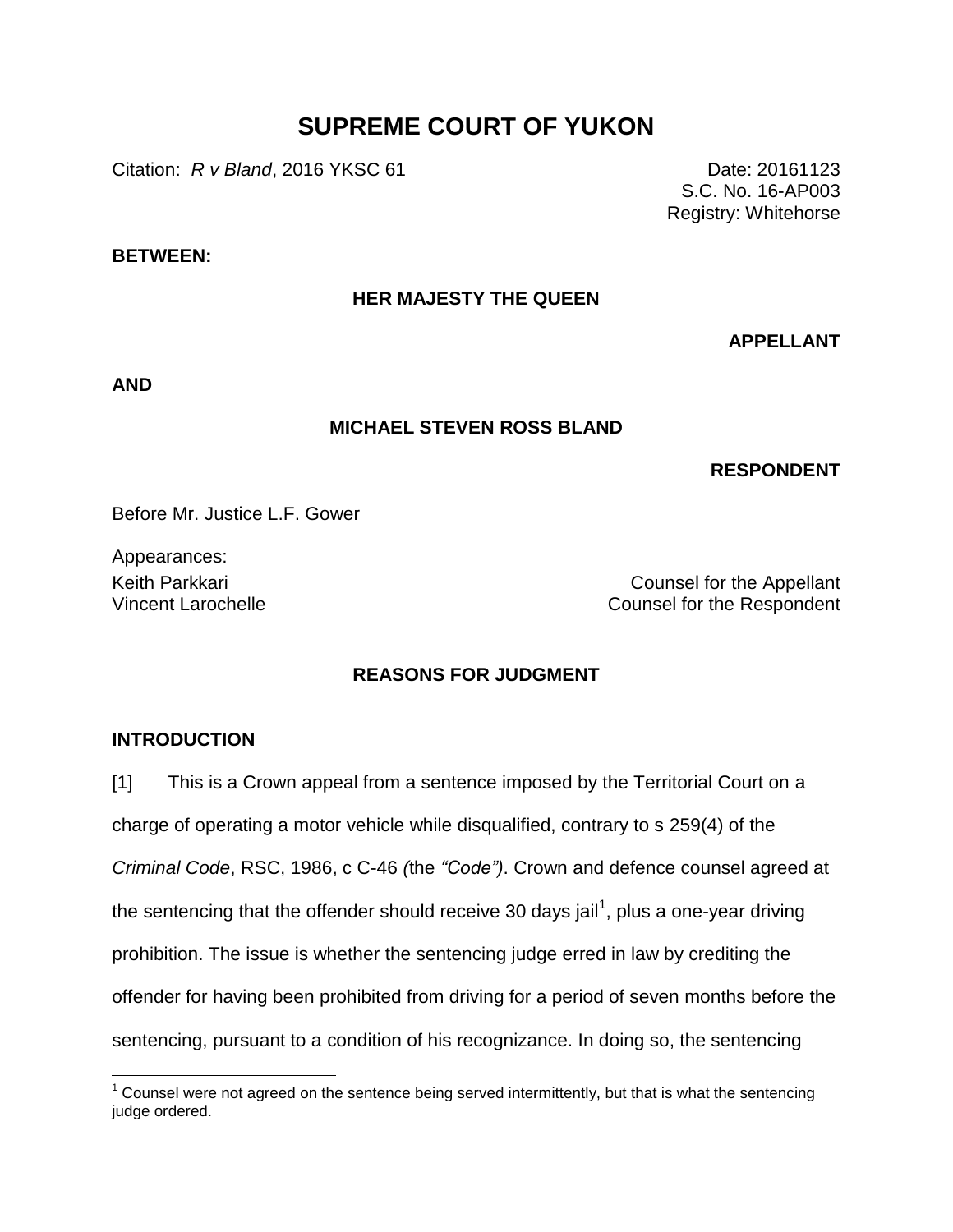judge imposed the minimum driving prohibition of one year pursuant to s 259(1)(a) of the *Code*, and then credited the offender as having served seven months of this prohibition, leaving him with five months left to serve.

[2] The Crown submits that a second issue arises as to whether the "effective driving prohibition of less than one year" (i.e. the five-month remainder left to serve) is an unfit sentence in the circumstances of this case. However, here I agree with the respondent's counsel that this is not a genuine issue. The sentencing judge imposed the minimum driving probation of one year, as jointly requested by both the Crown and the defence. Therefore, the fitness of that sentence cannot be called into question. Rather, the only real issue is whether the sentencing judge could credit the offender for the seven months he was prohibited from driving prior to the sentencing, since the five-month remainder of the prohibition is less than the one year minimum term specified in s 259(1)(a) of the *Code*. Putting it another way, if the sentencing judge erred in allowing the credit, then the appeal will be allowed and the one-year driving prohibition will be imposed, over and above the period of the pre-sentence prohibition. On the other hand, if I conclude that the sentencing judge did not err in allowing the credit, then there is no question as to fitness because the credit is considered to be part of the 12-month driving prohibition which the sentencing judge imposed, before applying the credit.

## **FACTS**

[3] The facts are not in dispute. The single charge before the sentencing judge included two incidents of driving while disqualified pursuant to a one-year driving prohibition which was imposed following a conviction for impaired driving in 2014. The first incident occurred four days after the beginning of the prohibition order, and the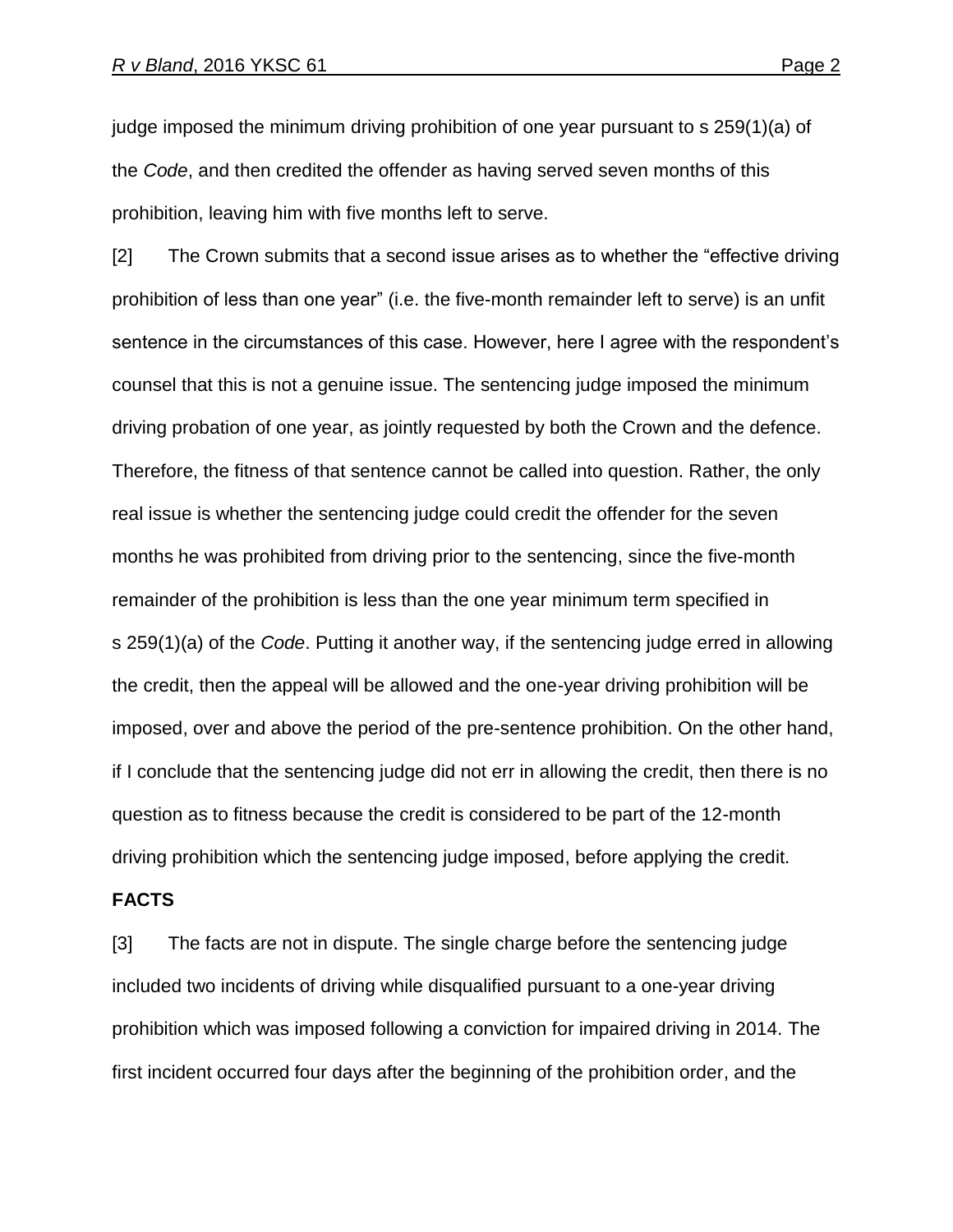second just under a year later. The offender had a criminal record including a breach of probation conviction from 2006 and a breach of undertaking from 2007. He was 35 years old at the time of sentencing and had lived in Whitehorse for approximately 13 years. The offender was in a common-law relationship and the couple were parents to a one-year-old boy. He sought an intermittent sentence (for the 30 days of jail) for the purpose of trying to find employment.

## **ANALYSIS**

[4] This appeal stands or falls on whether the decision of the Supreme Court of Canada in *R v Lacasse*, 2015 SCC 64, is applicable. In *Lacasse*, the Supreme Court reduced a driving prohibition imposed under s 259(2) of the *Code* from four years and seven months to two years and four months, after crediting the offender for being prohibited from driving pursuant to his recognizance for a period of two years and three months prior to his sentencing date.

[5] The Crown seeks to distinguish *Lacasse* because s 259(2) provides for a discretionary driving prohibition, whereas the prohibition in s 259(1) is mandatory and is to be "not less than one year". The Crown also says that the minimum one year period is a limitation on the trial judge's discretion, pursuant to s 718.3(1) of the *Code*, which states as follows:

> Where an enactment prescribes different degrees or kinds of punishment in respect of an offence, the punishment to be imposed is, subject to the limitations prescribed in the enactment, in the discretion of the court that convicts a person who commits the offence. (my emphasis)

[6] The Crown further submits that there is no statutory basis to reduce the offender's driving prohibition to less than the mandatory minimum of one year.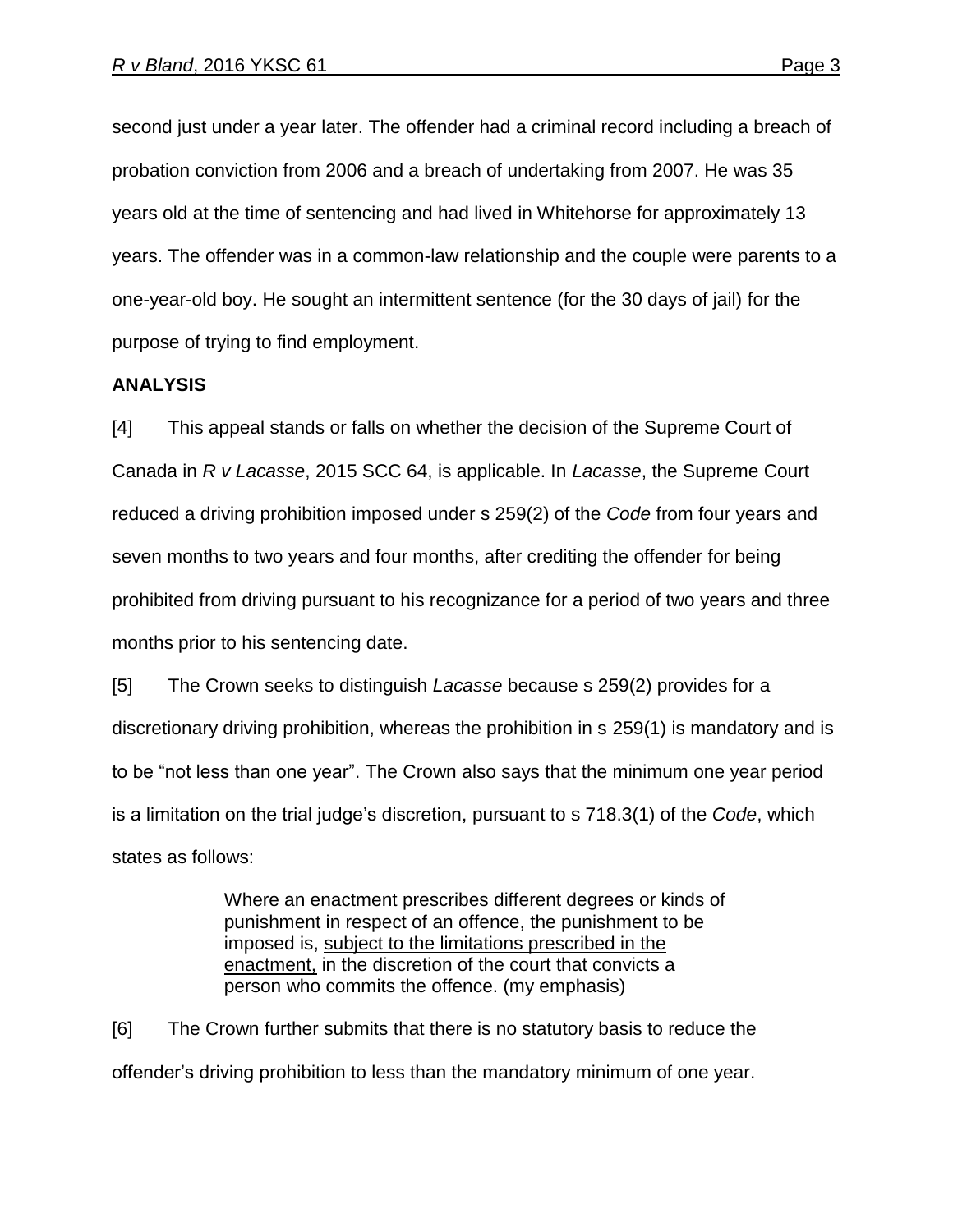[7] Accordingly, says the Crown, it is necessary for the offender to bring an application based on s 12 of the *Charter of Rights and Freedoms (*the *"Charter")*, whereby he could assert that not reducing the minimum one year period by the time spent on a pre-sentence driving prohibition would result in cruel and unusual punishment.

[8] In summary, the Crown's argument reduces to this. Although there is no provision in the *Code* allowing a court to credit an offender for a pre-sentence driving prohibition, it was permissible for the Supreme Court to credit the offender in *Lacasse* because the Court was sentencing under s 250(2) of the *Code*, which gives the Court discretion as to whether or not to impose a driving prohibition and for how long. However, because the trial judge was sentencing the respondent under s 259(1), he was obliged to impose the mandatory minimum one-year driving prohibition and had no discretion to give credit for the pre-sentence prohibition.

[9] All of the Crown's arguments are premised on the sentencing judge having erred in law. Accordingly, the standard of review on this appeal is correctness.

[10] For the following reasons, I am satisfied that the sentencing judge did not err in applying *Lacasse* to the interpretation of s 259(1) of the *Code*.

[11] Unfortunately, the issue of credit for the pre-sentence driving prohibition in Lacasse only arose at the hearing before the Supreme Court<sup>2</sup> and, with great respect, Wagner J, for the majority, wrote only four relatively brief paragraphs on the question (it must also be noted that Gascon J, in dissent, concurred in the result on the credit for the pre-sentence driving prohibition):

 2 That is, it was apparently not addressed in the facta of the parties.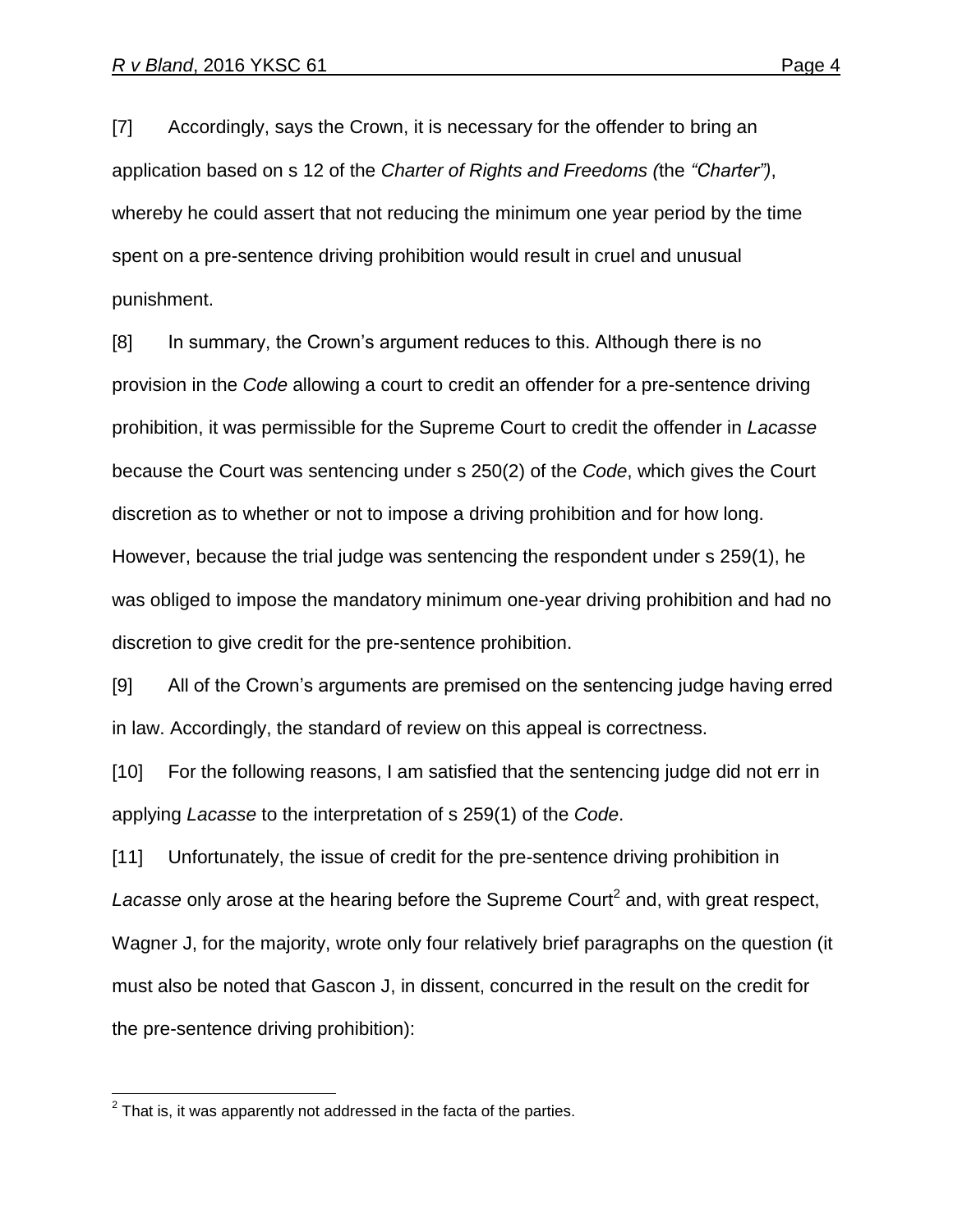111 Another question concerning the driving prohibition arose at the hearing. The respondent submits that, because he entered into a recognizance under which he was not to drive from July 5, 2011, the date he was released on conditions, until October 4, 2013, the date of his sentencing, he should be credited for that period. In the same way as the conditions of pre-trial detention, the length of a presentence driving prohibition can be considered in analyzing the reasonableness of the prohibition: *R. v. Bilodeau*, [2013](http://www.lexisnexis.com/ca/legal/search/runRemoteLink.do?A=0.32490987363267965&bct=A&service=citation&risb=21_T25072106008&langcountry=CA&linkInfo=F%23CA%23QCCA%23sel1%252013%25year%252013%25decisiondate%252013%25onum%25980%25)  [QCCA 980,](http://www.lexisnexis.com/ca/legal/search/runRemoteLink.do?A=0.32490987363267965&bct=A&service=citation&risb=21_T25072106008&langcountry=CA&linkInfo=F%23CA%23QCCA%23sel1%252013%25year%252013%25decisiondate%252013%25onum%25980%25) at para. 75 (CanLII); see also *R. v. Williams*, [2009 NBPC 16,](http://www.lexisnexis.com/ca/legal/search/runRemoteLink.do?A=0.05740901335751325&bct=A&service=citation&risb=21_T25072106008&langcountry=CA&linkInfo=F%23CA%23NBPC%23sel1%252009%25year%252009%25decisiondate%252009%25onum%2516%25) [346 N.B.R. \(2d\) 164.](http://www.lexisnexis.com/ca/legal/search/runRemoteLink.do?A=0.9639351259854948&bct=A&service=citation&risb=21_T25072106008&langcountry=CA&linkInfo=F%23CA%23NBR2%23vol%25346%25page%25164%25sel2%25346%25)

112 The courts have seemed quite reluctant to grant a credit where the release of the accused was subject to restrictions, given that such restrictive release conditions are not equivalent to actually being in custody ("bail is not jail"): *R. v. Downes* [\(2006\), 79 O.R. \(3d\) 321](http://www.lexisnexis.com/ca/legal/search/runRemoteLink.do?A=0.06391851740536025&bct=A&service=citation&risb=21_T25072106008&langcountry=CA&linkInfo=F%23CA%23OR3%23vol%2579%25sel1%252006%25page%25321%25year%252006%25sel2%2579%25decisiondate%252006%25) (C.A.); *R. v. Ijam*, [2007 ONCA 597,](http://www.lexisnexis.com/ca/legal/search/runRemoteLink.do?A=0.7593213868551401&bct=A&service=citation&risb=21_T25072106008&langcountry=CA&linkInfo=F%23CA%23ONCA%23sel1%252007%25year%252007%25decisiondate%252007%25onum%25597%25) [87 O.R. \(3d\) 81,](http://www.lexisnexis.com/ca/legal/search/runRemoteLink.do?A=0.3060575456136685&bct=A&service=citation&risb=21_T25072106008&langcountry=CA&linkInfo=F%23CA%23OR3%23vol%2587%25page%2581%25sel2%2587%25) at para. 36; *R. v. Panday*, [2007 ONCA 598,](http://www.lexisnexis.com/ca/legal/search/runRemoteLink.do?A=0.5395492133838538&bct=A&service=citation&risb=21_T25072106008&langcountry=CA&linkInfo=F%23CA%23ONCA%23sel1%252007%25year%252007%25decisiondate%252007%25onum%25598%25) [87 O.R. \(3d\) 1.](http://www.lexisnexis.com/ca/legal/search/runRemoteLink.do?A=0.8911593050276699&bct=A&service=citation&risb=21_T25072106008&langcountry=CA&linkInfo=F%23CA%23OR3%23vol%2587%25page%251%25sel2%2587%25)

113 In the instant case, the driving prohibition has the same effect regardless of whether it was imposed before or after the respondent was sentenced. In *R. v. Sharma*, [\[1992\]](http://www.lexisnexis.com/ca/legal/search/runRemoteLink.do?A=0.9269914762559024&bct=A&service=citation&risb=21_T25072106008&langcountry=CA&linkInfo=F%23CA%23SCR%23vol%251%25sel1%251992%25page%25814%25year%251992%25sel2%251%25)  [1 S.C.R. 814,](http://www.lexisnexis.com/ca/legal/search/runRemoteLink.do?A=0.9269914762559024&bct=A&service=citation&risb=21_T25072106008&langcountry=CA&linkInfo=F%23CA%23SCR%23vol%251%25sel1%251992%25page%25814%25year%251992%25sel2%251%25) Lamer C.J., dissenting, explained that the accused had in fact begun serving his sentence, given that the driving prohibition would have been imposed as part of his sentence had he been tried and found guilty within a reasonable time. In short, where a driving prohibition is not only one of the release conditions imposed on an accused but also part of the sentence imposed upon his or her conviction, the length of the presentence driving prohibition must be subtracted from the prohibition imposed in the context of the sentence.

114 In my view, therefore, the driving prohibition of four years and seven months imposed in this case is demonstrably unfit and must be reduced to two years and four months to take account of the recognizance entered into by the respondent under which he was to refrain from driving from his release date until his sentencing date (two years and three months).

[12] The sentencing judge noted that even before *Lacasse*, in *R v Pham*, 2013 ONCJ

635, Paciocco J, of the Ontario Court of Justice, reached a similar conclusion with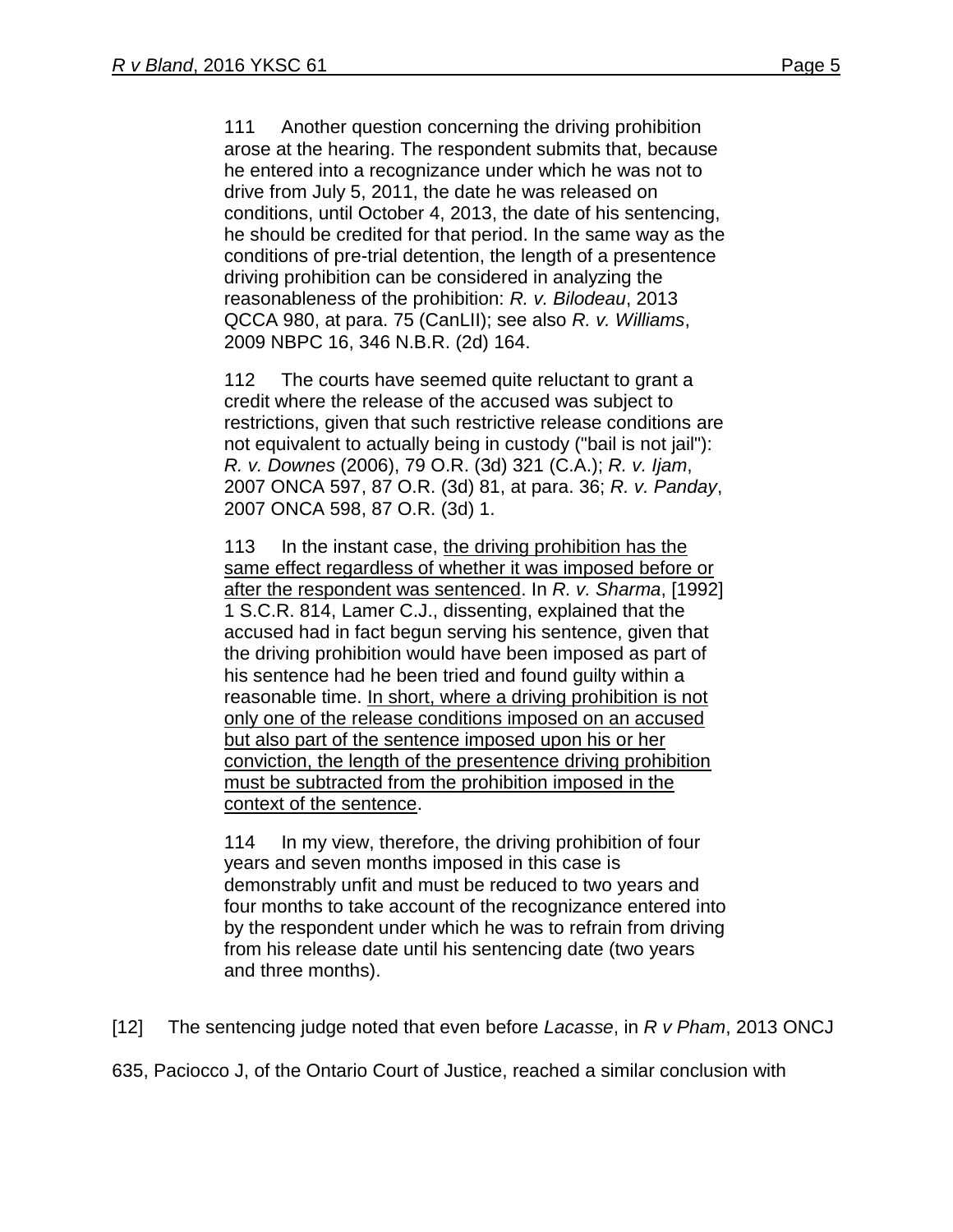respect to imposing a driving prohibition on an offender who had successfully appealed his first conviction on a charge of impaired driving, but had already completed the 15 month driving prohibition from the first sentence. The offender was convicted on his second trial by Paciocco J. The Crown then sought a new driving prohibition of not less than one year under s 259(1) of the *Code*, the same mandatory provision which is at issue in this appeal. Paciocco J stated that this outcome - imposing a new prohibition on someone who had already served a prohibition for the same charge - was not appealing, "either as a matter of instinct or equity" (para 2). In the result, Paciocco J imposed only a one-day driving prohibition, coupled with "time served" under the earlier completed 15-month prohibition. In coming to that conclusion, Paciocco J relied principally on the Supreme Court of Canada decision in *R v Wust*, 2000 SCC 18. At para 13 of his reasons, he comments on *Wust* as follows:

> 13 I am also persuaded that to impose the interpretation on section 259(1) that the Crown is seeking in this case would not be an interpretation that is harmonious with the scheme of the Act, and in a manner that is consistent with general principles of sentencing. *R. v. Wust* [\[2000\] 1 S.C.R.](http://www.lexisnexis.com/ca/legal/search/runRemoteLink.do?A=0.5648091705054898&bct=A&service=citation&risb=21_T25072018258&langcountry=CA&linkInfo=F%23CA%23SCR%23vol%251%25sel1%252000%25page%25455%25year%252000%25sel2%251%25)  [455](http://www.lexisnexis.com/ca/legal/search/runRemoteLink.do?A=0.5648091705054898&bct=A&service=citation&risb=21_T25072018258&langcountry=CA&linkInfo=F%23CA%23SCR%23vol%251%25sel1%252000%25page%25455%25year%252000%25sel2%251%25) provides an example of harmonious construction. There the Supreme Court of Canada held that because of the need to read the provisions of the *Criminal Code of Canada* harmoniously with other sections, the time served in pretrial custody can be credited even where the *Criminal Code of Canada* appears to require sentencing judges to impose minimum sentences of incarceration at the time of sentencing. While the *Wust* decision turned specifically on the statutory authority provided to judges in section 719(3) to give credit for "time spent in custody," the same result is required in the case of driving prohibitions, in my view, after consulting the more general sentencing provisions as well as general principles of sentencing that have not been legislated. (my emphasis)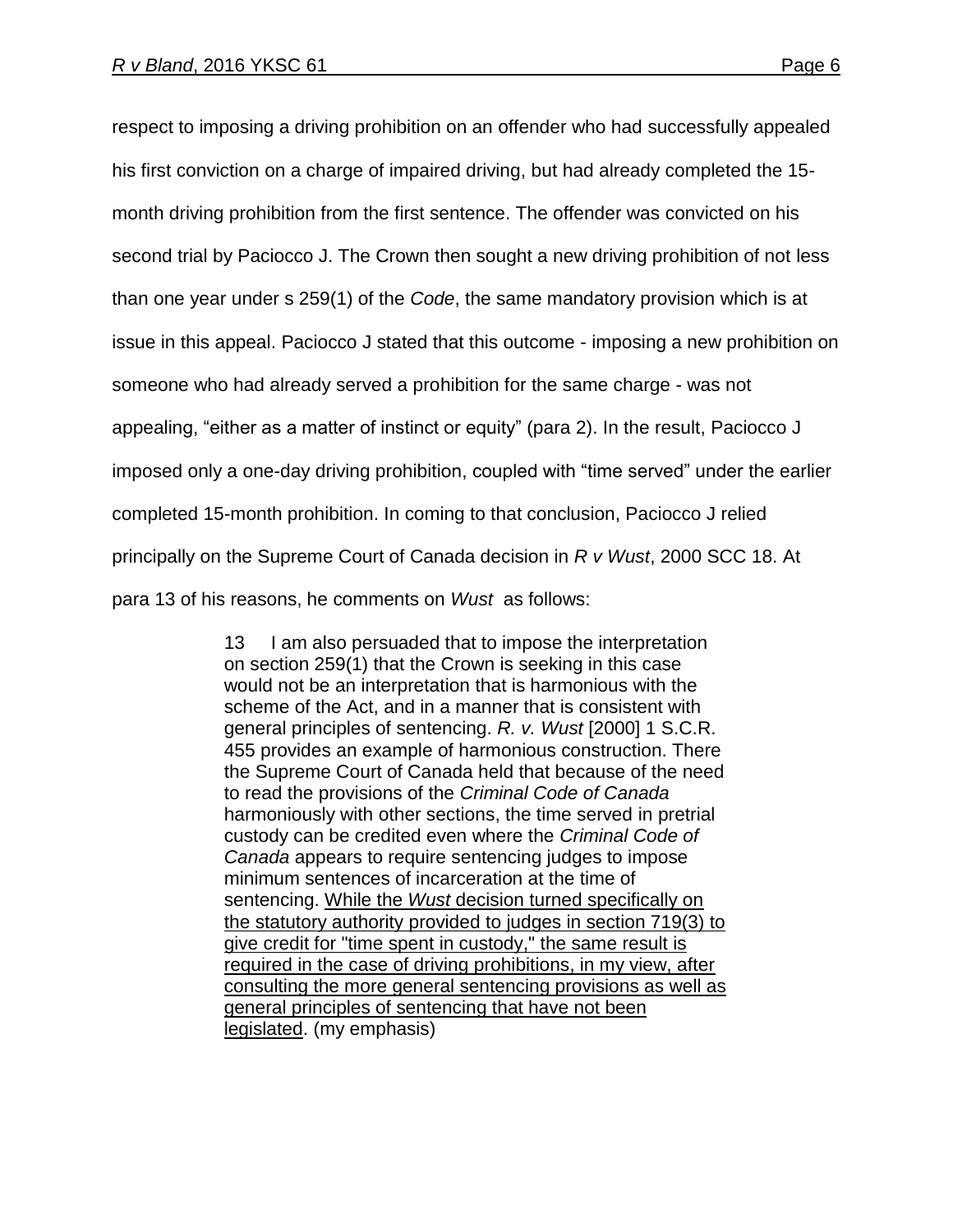[13] The respondent's counsel submitted that the "general sentencing provisions" Paciocco J was referring to above are likely those in sections 718 through 718.3 of the *Code*, and that the "general principles of sentencing that have not been legislated" are likely the principles of equity, rationality, fairness, justice and common sense regularly employed as a matter of common law. I agree with this analysis.

[14] *Wust* was a unanimous decision of the Supreme Court written by Arbour J. The issue there was whether pre-sentence custody could be credited towards the mandatory minimum sentence for robbery with a firearm (four years) specified by s 344(a) of the *Code*, if the effect of the credit would be to reduce the sentence to less than the minimum. As noted by the sentencing judge in the present appeal, *Wust* was not a *Charter* case. Rather, Arbour J approached the issue using principles of statutory interpretation. She began by noting that mandatory minimum sentences can lead to "unjustly severe" results, because they prevent the court from exercising its discretion to impose a sentence tailored to the individual case (para 21). Accordingly, Arbour J stated:

> …it is important to interpret legislation which deals, directly and indirectly, with mandatory minimum sentences, in a manner that is consistent with general principles of sentencing, and that does not offend the integrity of the criminal justice system….(para 22)

And later, "… mandatory minimum sentences must be understood in the full context of the sentencing scheme". Central to Arbour J's analysis was the application of s 719(3) of the *Code*, which provides:

> In determining the sentence to be imposed on a person convicted of an offence, a court may take into account any time spent in custody by the person as a result of the offence ...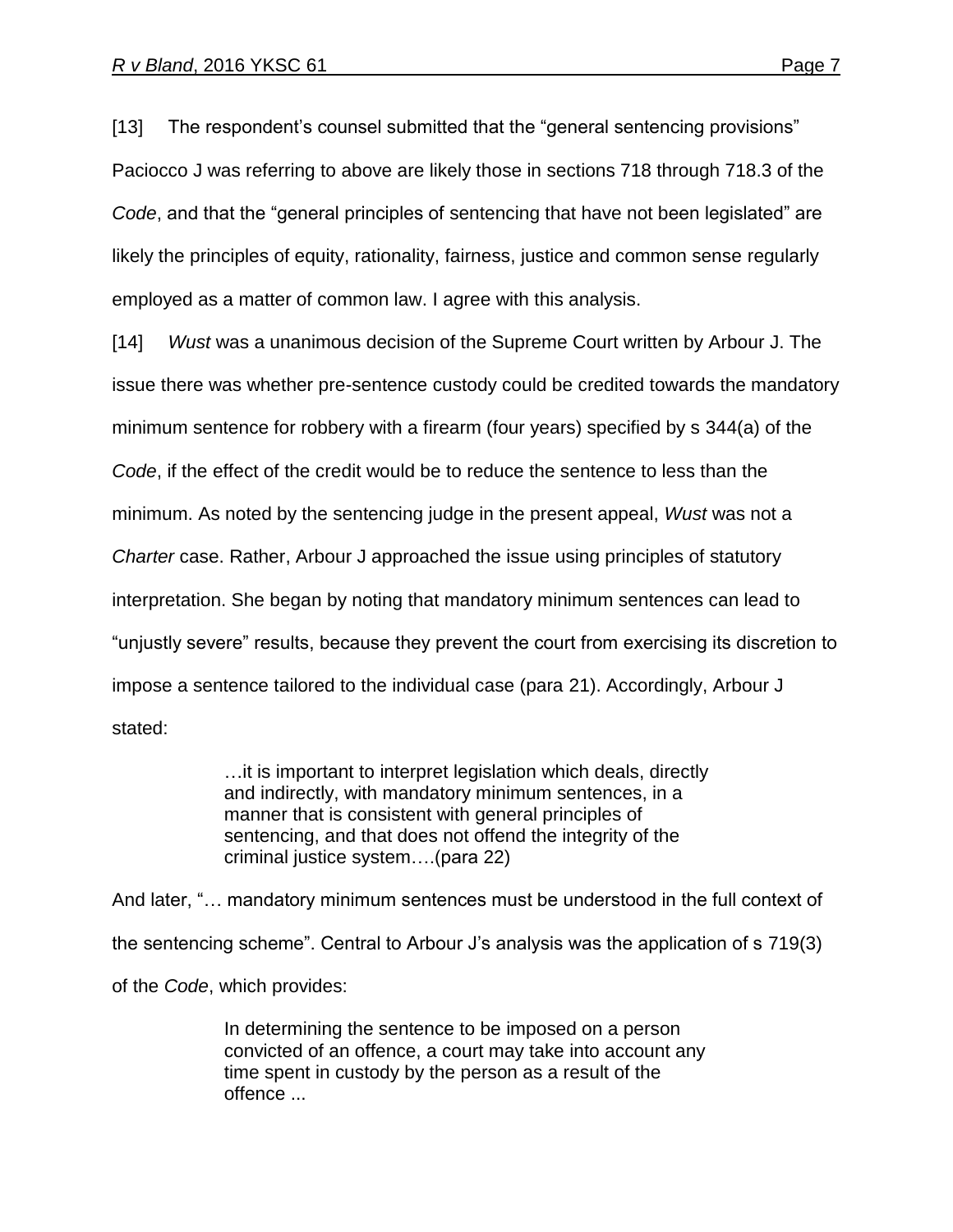Arbour J then asked whether Parliament intended to oust the application of s 719(3) by the subsequent legislation of mandatory minimum periods of imprisonment.

[15] Rosenberg JA dealt with the same issue in *R v McDonald* (1998), 40 OR (3d) 641 (CA), holding that s 719(3) could be applied to the mandatory minimum sentence of four years for robbery with a firearm. At paras 20 through 64, Rosenberg JA discussed a number of principles applicable to the interpretation of penal statutes:

- 1. Where a penal statute is ambiguous, this ambiguity must be resolved in favour of the accused;
- 2. Courts should attempt to avoid finding a conflict between two pieces of legislation;
- 3. If a statute is ambiguous and capable of two meetings, such that one is consonant with justice and good sense, whereas the other gives rise to an absurdity, the former should be preferred;
- 4. Where applicable, reference should be made to other provisions in the same statute; and
- 5. Where a statute is capable of more than one interpretation, courts should avoid an interpretation that would conflict with *Charter* values.

[16] By and large, Arbour J agreed with the analysis of Rosenberg JA and restored the decision of the sentencing judge, who, after granting credit for pre-sentence custody, sentenced Mr. Wust to a further 3½ years' imprisonment, less than the mandatory minimum of four years.

[17] In coming to her conclusion, Arbour J applied the principle that when a court applies both s 344(a) and s 719(3) of the *Code*, Parliament must not have intended to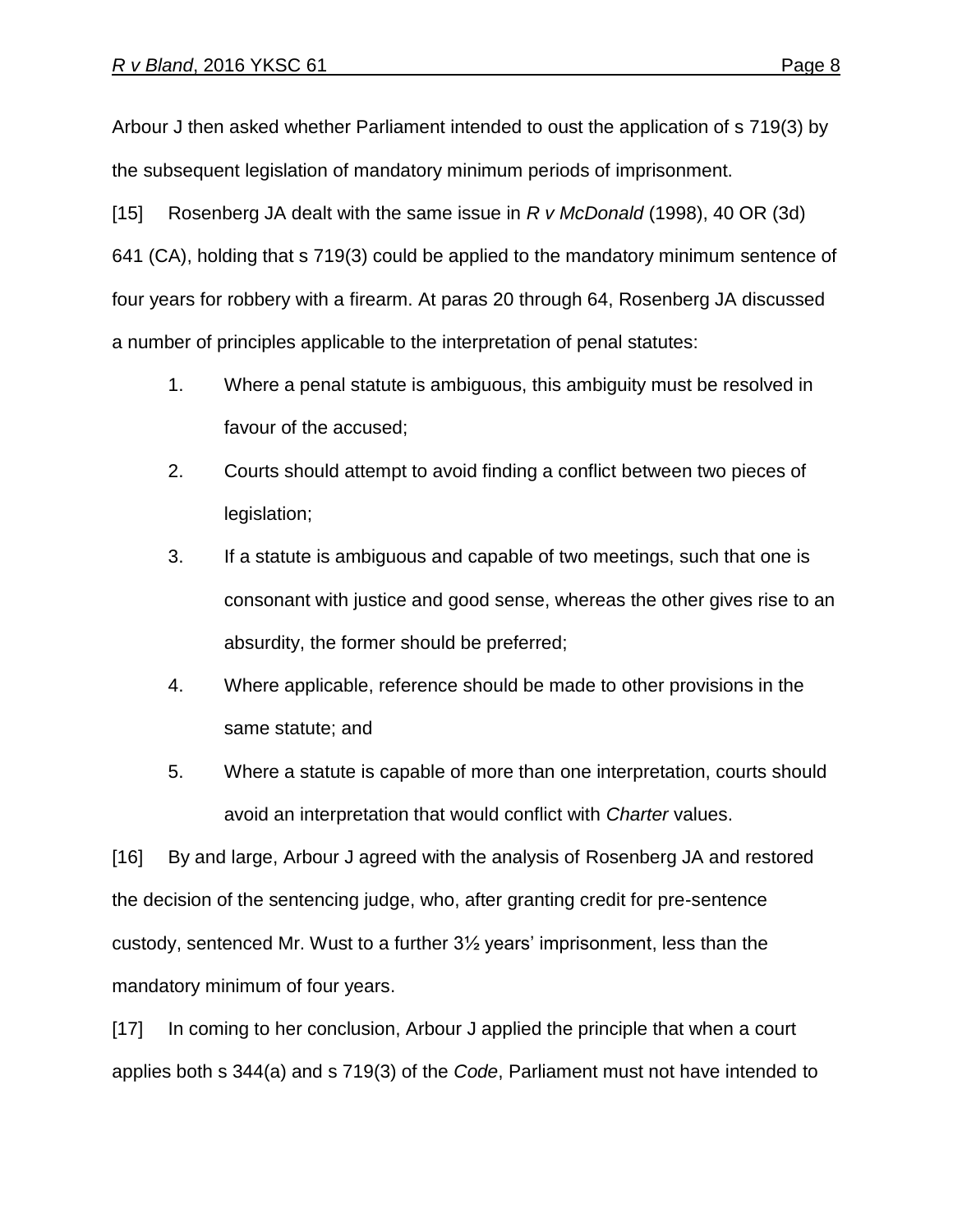perpetrate an injustice or an absurdity. Rather, it should be assumed "that Parliament intended these two sections to be interpreted harmoniously and consistently within the overall context of the criminal justice system's sentencing regime" (para 43). In addition to pointing to the potentially absurd result noted by Rosenberg JA in *McDonald* (at para 55 of *McDonald*) Arbour J referenced her own example at para 42:

> If this Court were to conclude that the discretion provided by s. 719(3) to consider pre-sentencing custody was not applicable to the mandatory minimum sentence of s. 344(a), it is certain that unjust sentences would result. First, courts would be placed in the difficult situation of delivering unequal treatment to similarly situated offenders: for examples, see McDonald, supra, at pp. 80-81. Secondly, because of the gravity of the offence and the concern for public safety, many persons charged under s. 344(a), even first time offenders, would often be remanded in custody while awaiting trial. Consequently, discrepancies in sentencing between least and worst offenders would increase, since the worst offender, whose sentence exceeded the minimum would benefit from pre-sentencing credit, while the first time offender whose sentence would be set at the minimum, would not receive credit for his or her pre-sentencing detention. An interpretation of s. 719(3) and s. 344(a) that would reward the worst offender and penalize the least offender is surely to be avoided.

[18] A similar type of absurdity could arise under s 259(1) if courts are not entitled to give credit resulting in driving prohibitions below the mandatory minimum of one year. The decision of the Québec Court of Appeal in *R v Bilodeau,* 2013 QCCA 980, gives rise to such a potential absurdity. That case dealt with the mandatory minimum driving prohibition in s 259(3.3)(b) of the *Code*, which applies when an offender has been convicted of causing death by criminal negligence while street racing or dangerous operation of a motor vehicle while street racing, and requires the court to impose a driving prohibition of not less than one year for either of these offences. Bilodeau was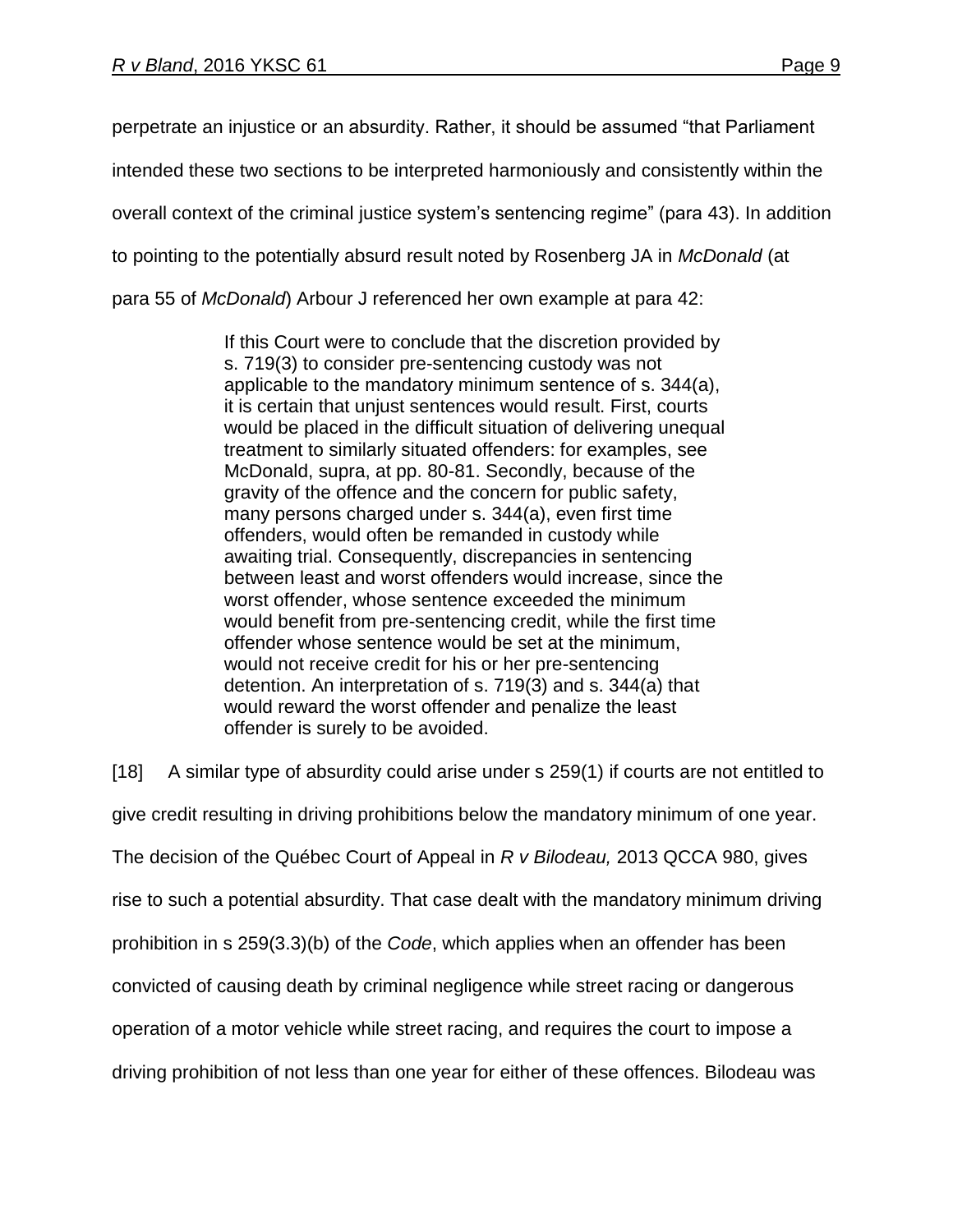an offender who was originally sentenced to a driving prohibition of seven years. However, the Court of Appeal credited the offender with a pre-sentence driving prohibition, imposed as a bail condition, of three-and-a-half years and reduced the prohibition on appeal from seven to five years. The issue of the mandatory minimum prohibition of one year did not arise because the Court of Appeal was dealing with a sentence well in excess of the minimum. Nevertheless, *Bilodeau* was referred to with approval by both the majority and dissenting decisions in *Lacasse.* The potential absurdity, similar to that referred to by Arbour J in *Wust,* is that the worst offender facing a sentence under s 259(3.3) would benefit from pre-sentence credit, because they would have a prohibition well in excess of the minimum, while the first time offender whose sentence would be set at the minimum, would not receive credit for his or her pre-sentencing driving prohibition. To borrow the words of Arbour J, an interpretation s 259(1) of the *Code* that would reward the worst offender and penalize the least offender is surely to be avoided. In my view, this *reductio ad absurdum* reasoning also neutralizes the Crown's argument on the "limitations" referred to in s 718.3(1) of the *Code*.

[19] The respondent's counsel also referred to the type of absurdity which arose in *Pham*, i.e. persons who successfully appeal a conviction to which a mandatory driving prohibition attaches will have to serve a second identical prohibition if they are convicted a second time. In addition, failing to credit for pre-sentence driving prohibitions could result in disparity between similarly situated offenders, as they could end up serving total driving prohibitions of differing lengths, depending on how long it takes for their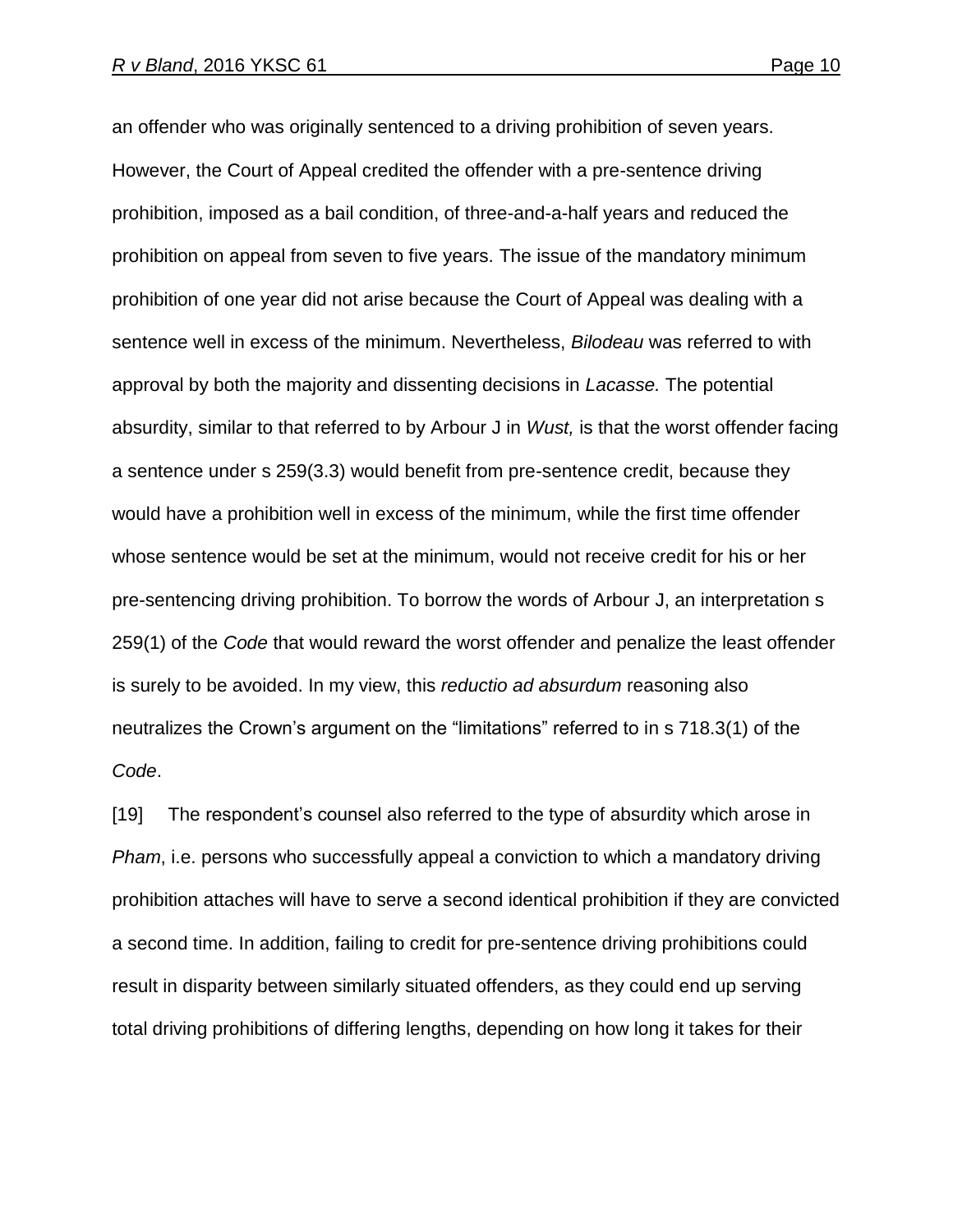matters to be resolved in court. This, said counsel, offends the principle of parity of sentencing codified pursuant to s 718.2(b) of the *Code*. I agree with these submissions. [20] The Crown sought to distinguish *Pham* on the basis that the offender there had actually served the 15-month driving prohibition as part of his sentence following the initial conviction, whereas in the case at bar we are dealing with a pre-sentence driving prohibition resulting from a recognizance, which is focused on the issue of public safety and protecting the public, as opposed to a prohibition imposed as part of a sentence, which is intended to be punitive. I do not accept this distinction. First of all, sentencing options such as jail, fines, probation conditions, and driving prohibitions can all be considered to be both for the purpose of punishing the offender as well as for the purpose of protecting the public. Secondly, the Supreme Court in *Lacasse* (at para 113) seemed to have had no difficulty treating a pre-sentence driving prohibition as part of the offender's sentence, noting that even if the driving prohibition was imposed before sentence, an offender can be considered to have "begun serving his sentence" under that pre-sentence prohibition, if a further driving prohibition is imposed upon his or her conviction. Accordingly, credit for the pre-sentence prohibition "must" be given.

[21] As I understand the Crown's first argument on this appeal, the sentencing judge erred in principle by relying on *Wust*, because that case was an exercise in statutory interpretation in order to resolve the apparent conflict between ss 344(a) and 719(3) of the *Code*. However, in the case at bar, the Crown says there is no such statutory provision equivalent to s 719(3) that allows for credit to be applied upon sentencing based on release conditions imposed in a recognizance (such as in the case at bar) or other forms of process while on judicial interim release. Absent such a statutory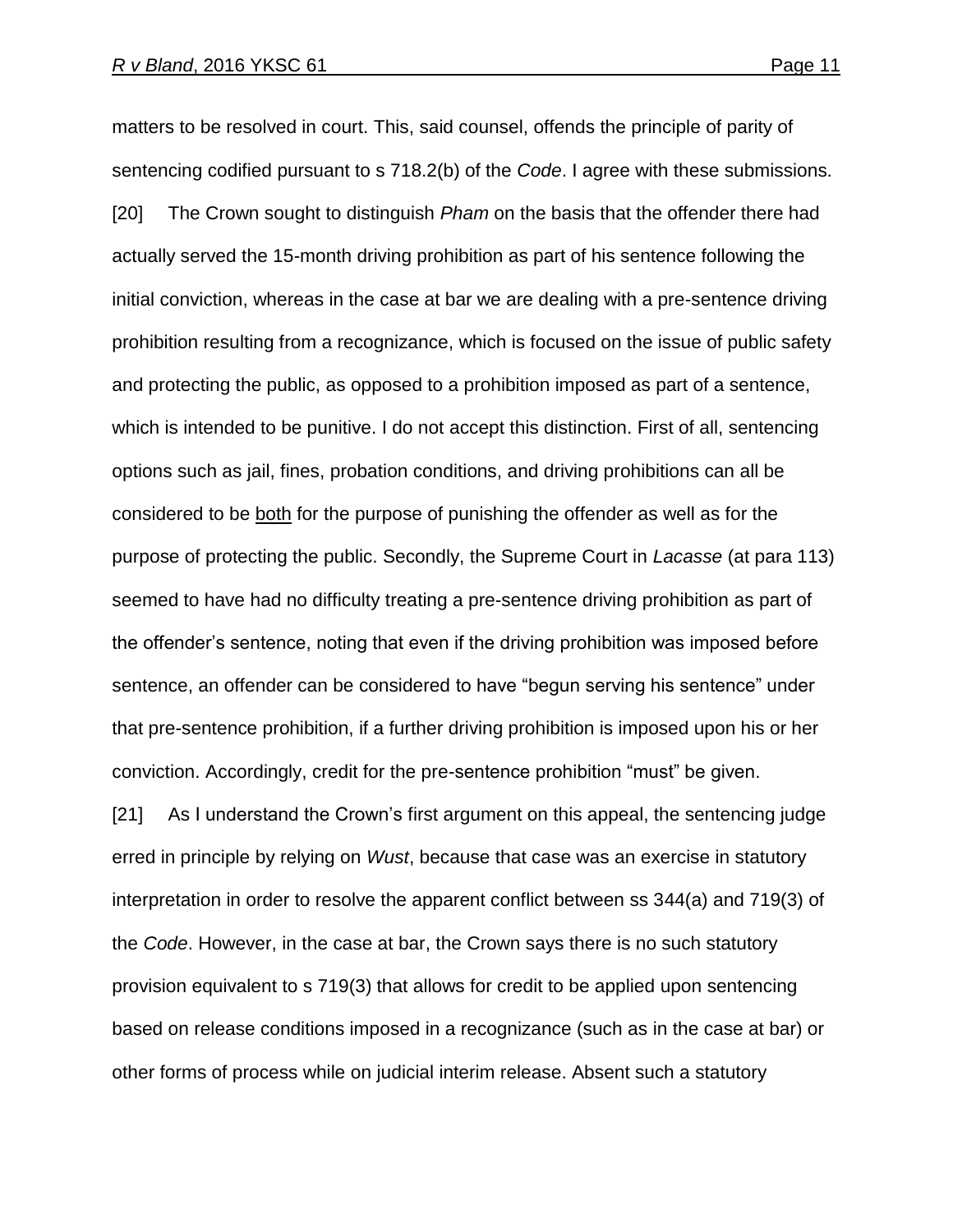provision, the sentencing judge had no statutory basis to reduce the offender's driving prohibition.

[22] The flaw in this argument is that the absence of such a statutory provision did not trouble the Supreme Court of Canada in *Lacasse* when it credited the offender with the time served under the pre-sentence driving prohibition and reduced the length of the prohibition imposed at sentencing accordingly. Further, to the extent that s 259(1) is silent on the issue of credit, I agree with the respondent's counsel that it creates an ambiguity which must be resolved in favour of offenders in a manner consistent with the *Charter*.

[23] It must also be remembered that prior to the enactment of ss 719(3) to (3.3) of the *Code*, courts routinely credited offenders with pre-sentence custody on the basis of the unlegislated general principles of sentencing referred to by Paciocco J in *Pham,* such as equity, rationality, fairness, justice and common sense.

[24] The other argument raised by the Crown is that, in the absence of any statutory provision authorizing credit for pre-sentence release conditions, the offender ought to have brought an application based on s 12 of the *Charter* alleging a cruel and unusual punishment. The short answer to this argument is that such an application is simply unnecessary.

[25] In *McDonald*, Rosenberg JA found that it was unnecessary to consider whether s 344(a) of the *Code* violated s 12 of the *Charter*, because he was able to resolve the apparent conflict between that section and s 719(3) through an exercise of statutory interpretation. As he put it, at para 62: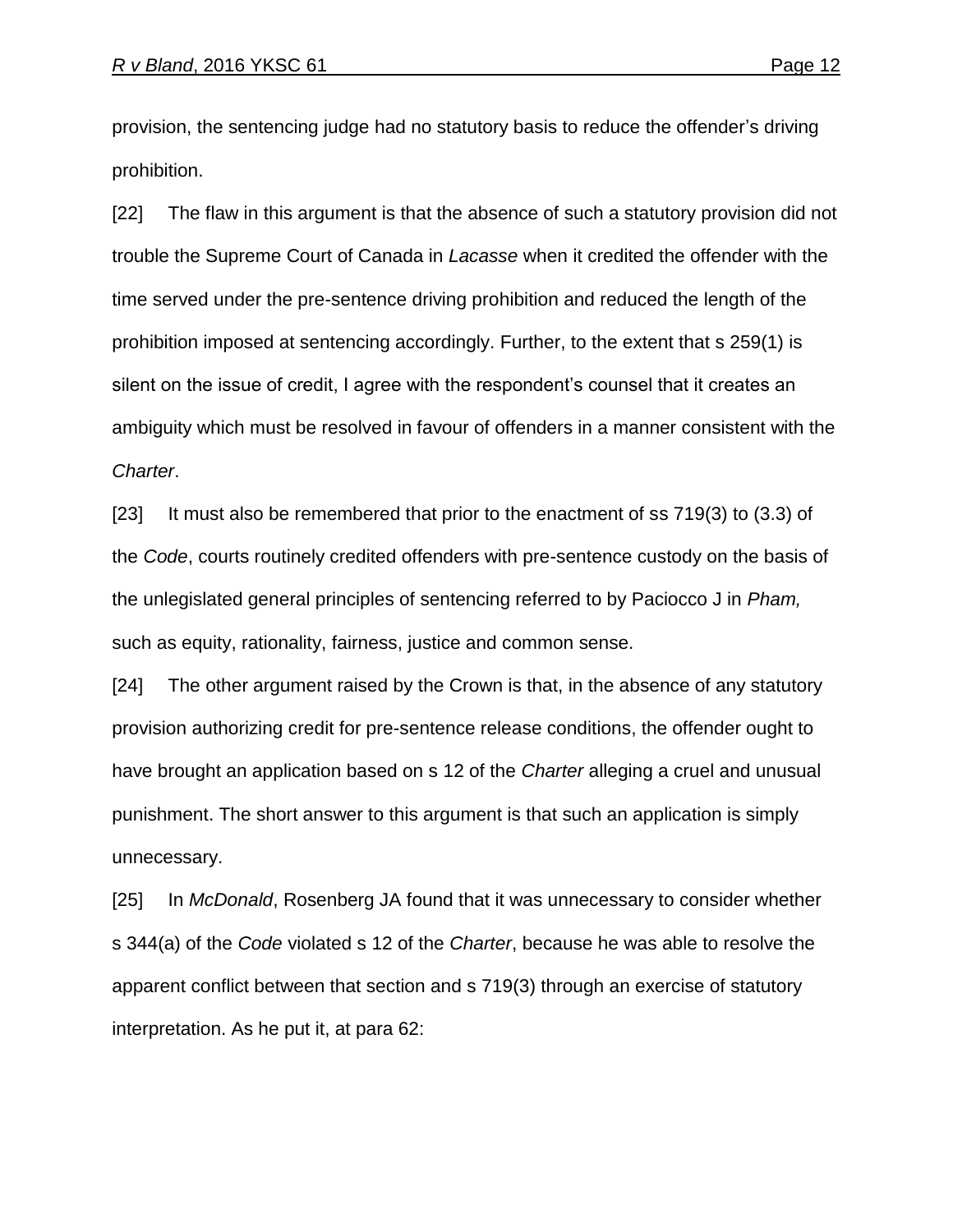… If… the court as a matter of interpretation is able to take pre-sentence custody into account in fixing the length of the sentence then in my view the s.12 problem dissolves.

In my opinion, one could just as easily substitute "driving prohibition" for the words "custody" and "sentence" in this paragraph and obtain the same result.

[26] I also agree with the respondent's counsel that, if the courts required a *Charter* application every time an offender wanted to receive credit for a pre-sentence recognizance that resulted in a post-sentence prohibition lower than the mandatory minimum, this would result in many otherwise unnecessary applications, would cause prejudice to offenders, and would be contrary to the efficient administration of justice. [27] Lastly, I find support for my approach to this appeal in the case of *R v Edwards*, [2016] NJ No 165, a decision of the Newfoundland and Labrador Provincial Court which also dealt with the mandatory minimum driving prohibition under s 259(1) of the *Code*. In that case, the offender had been on a pre-sentence driving prohibition for over 13 months prior to his sentencing. As in the present appeal, the issue was whether the sentencing judge could credit the offender for the pre-sentence prohibition. Similar to the sentencing judge in the present appeal, the judge in *Edwards* placed significant reliance upon the Supreme Court of Canada decision in *Wust*, noting in particular Arbour J's reliance in turn upon Rosenberg JA's decision in *McDonald*. At para 24 of *Edwards*, the Court concluded:

> … I see no reason to distinguish between mandatory driving prohibitions and discretionary driving prohibitions in terms of accounting for any credit that must be given to reflect the presence of a presentence driving prohibition.